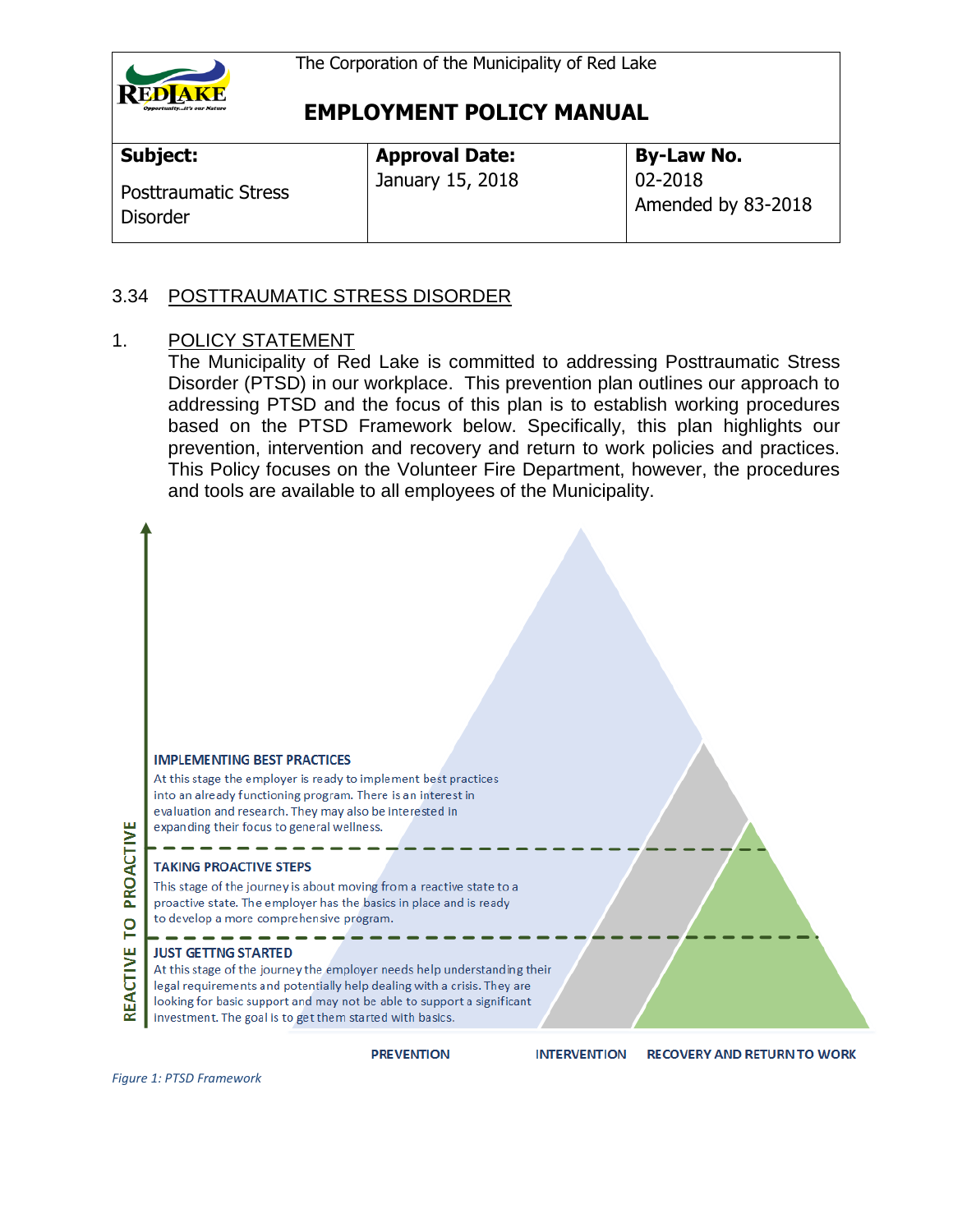

| Subject:                                       | <b>Approval Date:</b> | <b>By-Law No.</b>                  |
|------------------------------------------------|-----------------------|------------------------------------|
| <b>Posttraumatic Stress</b><br><b>Disorder</b> | January 15, 2018      | $ 02 - 2018$<br>Amended by 83-2018 |

### 2. PREVENTION FOCUS AREA

Prevention focuses on outlining the basic elements of occupational health and safety and our legal responsibilities, outlining roles and responsibilities and incident reporting procedures. The goal is to establish or integrate a PTSD prevention program and overall a safer workplace.

#### 3. INTERVENTION

Intervention focuses on outlining actions that can be taken to improve a situation. This includes ensuring that firefighters and employees know how to report psychological injuries when they occur and are supported in doing so. It also highlights intervention options that are evidence based and that can be utilized in organizations.

### 4. RECOVERY AND RETURN TO WORK OR SERVICE

Recovery and Return to Work ensures that the fire officers and other department heads understand how to accommodate a person who is suffering from PTSD and that there are clearly established roles and responsibilities for support. Recovery and return to work is an important aspect of preventing future or further injury.

#### 5. GOALS AND OBJECTIVES

The goal of the plan is to provide all employees clarity on how the Municipality of Red Lake will address PTSD prevention, intervention and recovery and return to work in our organization.

- 5.1 The specific objectives of the plan are to:
	- a) Define the legal requirements.
	- b) Explain how to identify and respond to PTSD injures.
	- c) Establish roles and responsibilities within the organization.
	- d) Establish policies and procedures to support PTSD prevention in the organization.
	- e) State crisis intervention expectations and screening protocols.
	- f) Outline peer groups and intervention practices and procedures so that all employees understand the available intervention options.
	- g) Provide examples of policies that may be utilized in the organization to support efficient and effective recovery and return to work.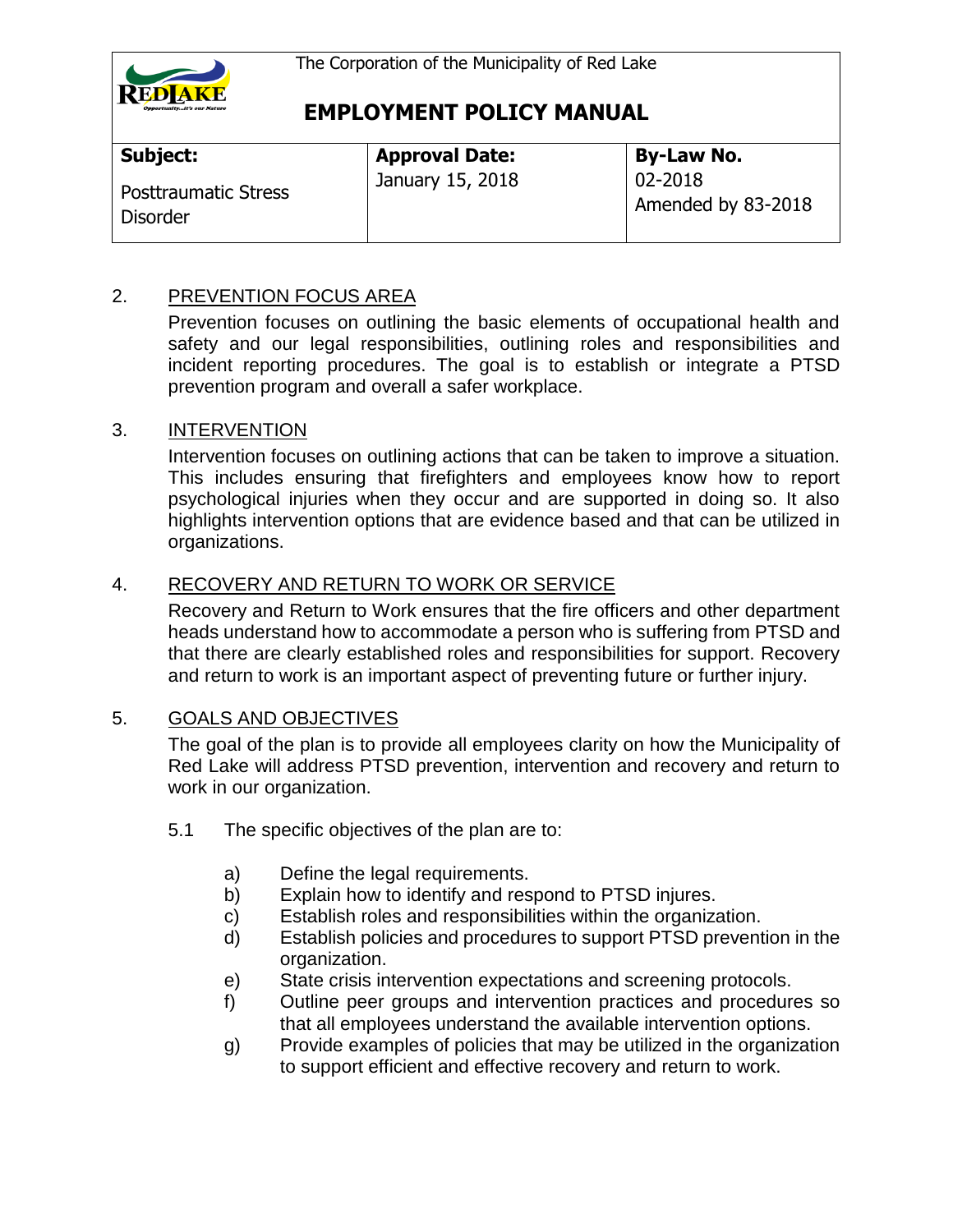

| Subject:                                       | <b>Approval Date:</b> | <b>By-Law No.</b>             |
|------------------------------------------------|-----------------------|-------------------------------|
| <b>Posttraumatic Stress</b><br><b>Disorder</b> | January 15, 2018      | 02-2018<br>Amended by 83-2018 |

6. OVERVIEW OF PTSD, RISK FACTORS, SIGNS AND SYMPTOMS PTSD can develop when someone experiences, sees or learns about an event involving actual or threatened death, serious injury or sexual violence.

#### 7. CAUSES

It is believed that PTSD is caused by a complex mix of:

- a) Life experiences, including the amount and severity of trauma you have experienced since early childhood;
- b) The way your brain regulates the chemicals and hormones your body releases in response to stress; and
- c) Inherited mental health risks such as an increased risk of anxiety or depression and inherited aspects of your personality or temperament.
- 8. RISK FACTORS
	- a) Having a job that increases your risk of being exposed to traumatic events;
	- b) Experiencing intense or long-lasting trauma;
	- c) Feeling horror, helplessness or extreme fear;
	- d) Seeing people get killed or hurt;
	- e) Having experienced other trauma earlier in life, including childhood abuse or neglect;
	- f) Having other mental health problems such as anxiety or depression;
	- g) Lacking a good support system of family and friends;
	- h) Dealing with extra stress after the event, such as loss of a loved one, pain and injury, or loss of a job or home;
	- i) Having biological relatives with mental health problems including PTSD or depression.

PTSD can increase the risk of other mental health problems such as:

- Depression and anxiety;
- Issues with drugs or alcohol use; and
- Suicidal thoughts and actions.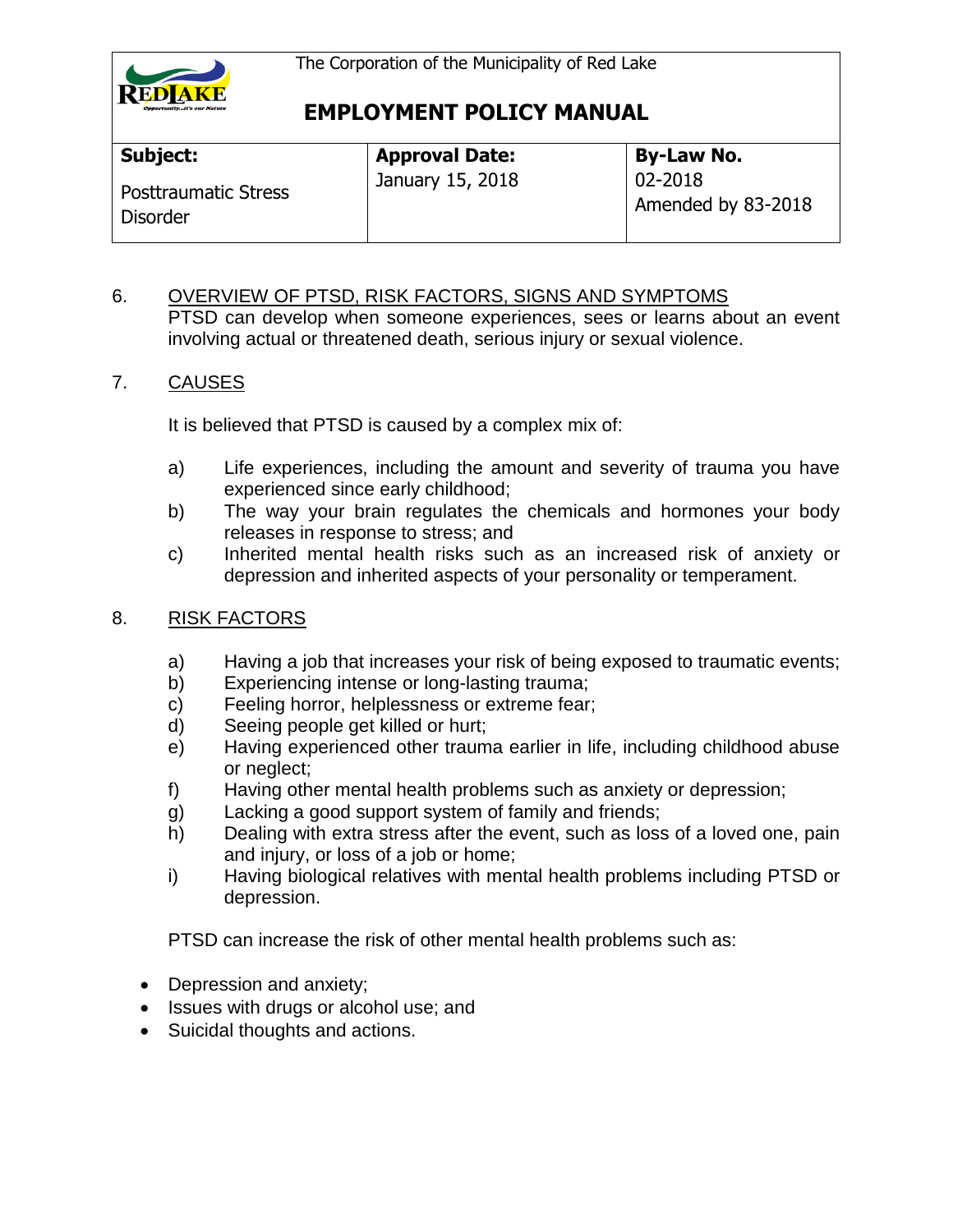

| Subject:                                       | <b>Approval Date:</b> | <b>By-Law No.</b>             |
|------------------------------------------------|-----------------------|-------------------------------|
| <b>Posttraumatic Stress</b><br><b>Disorder</b> | January 15, 2018      | 02-2018<br>Amended by 83-2018 |

### 9. SIGNS AND SYMPTOMS

Symptoms may start within 3 months of the event but can sometimes not appear until years after the event. The symptoms can make it hard for the affected person to live their everyday life and can be accompanied by depression, substance abuse, or other anxiety disorders. The following are three types of symptoms associated with PTSD.

#### 9.1 INTRUSIVE MEMORIES

Sometimes called re-experiencing symptoms, these memories can start from the person's own thoughts, or can be triggered by words, objects or situations that are reminders of the traumatic event. Intrusive memories include:

- a) Recurring, unwanted distressing memories of the traumatic event;
- b) Reliving the event as if it were happening again;
- c) Upsetting dreams about the event; and
- d) Severe emotional distress or physical reactions (heart racing, hands sweating) to something that reminds you of the event.

#### 9.2 AVOIDANCE

Avoidance symptoms may cause a person to change their routine such as avoiding things that remind them of the event as well as negative changes in thinking and moods. This includes:

- a) Trying to avoid thinking about the event;
- b) Avoiding places, objects, activities or people that remind you of the event;
- c) Increased negative feelings about self or others;
- d) Feeling emotionally numb or an inability to experience positive or negative emotions;
- e) Feeling hopeless about the future;
- f) Losing interest in activities that were enjoyable in the past;
- g) Feeling strong guilt, depression or worry;
- h) Memory problems including not remembering important aspects of the traumatic event; and
- i) Difficulty maintaining close relationships.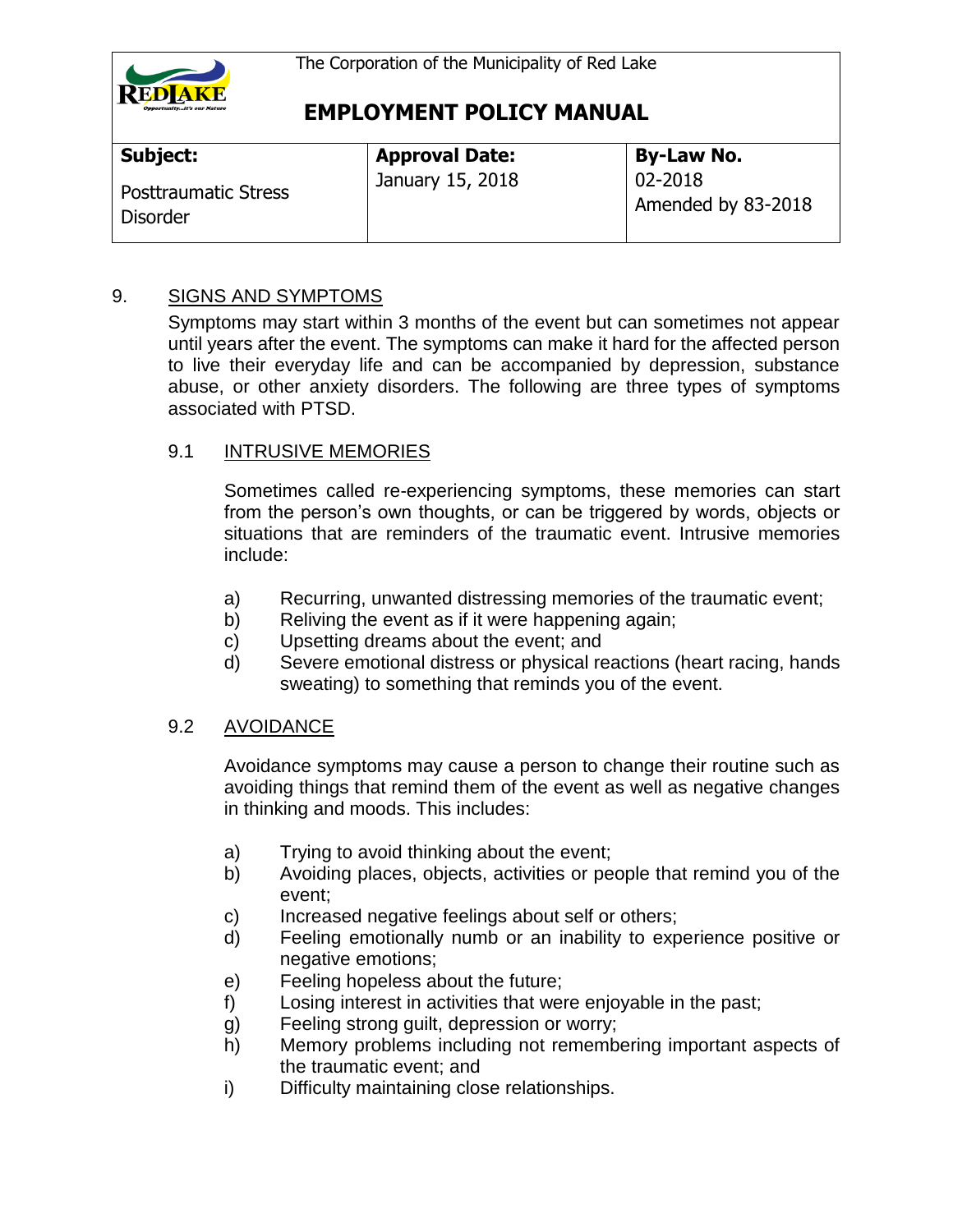

| Subject:                                       | <b>Approval Date:</b> | <b>By-Law No.</b>                 |
|------------------------------------------------|-----------------------|-----------------------------------|
| <b>Posttraumatic Stress</b><br><b>Disorder</b> | January 15, 2018      | $02 - 2018$<br>Amended by 83-2018 |

### 9.3 HYPER-AROUSAL SYMPTOMS

These symptoms are changes in emotional reactions usually constant and can make a person feel stressed, angry, overwhelmed and "on guard." The symptoms include:

- a) Irritability, feeling tense or "on guard";
- b) Difficulty sleeping;
- c) Angry outbursts or aggressive behavior;
- d) Being on constant guard for danger;
- e) Feelings of overwhelming guilt or shame;
- f) Self-destructive behavior;
- g) Trouble concentrating or sleeping; and
- h) Being easily startled or frightened.

### 10. LEGAL REQUIREMENTS

The Municipality of Red Lake understands that we have a legal requirement under the "Occupational Health and Safety Act" to take every reasonable precaution to protect workers from harm. The Fire Chief and Station Officers are required to inform all firefighters about psychological hazards on the job and provide training to employees on how to prevent these hazards and protect themselves from harm. Firefighters are also required to follow policies and procedures set out by the municipality.

### 11. NOTIFICATION OF INJURY/ILLNESS

Reporting a Posttraumatic Stress Disorder is handled in the same manner as other injuries or illnesses. When an injury or illness occurs, the employer must submit a WSIB Form 7 Report of Injury/Illness.

In many cases, an employee with PTSD will require time off from work, but in some instances, it may be possible to accommodate them with alternate work as they are receiving treatment. The same WSIB Form 7 is used regardless of whether the ill/injured employee loses time from work (Lost Time Injury), or only seeks medical attention (No Lost Time Injury). The employee will be sent a Form 6 by the WSIB for completion following the employer's submission of the claim.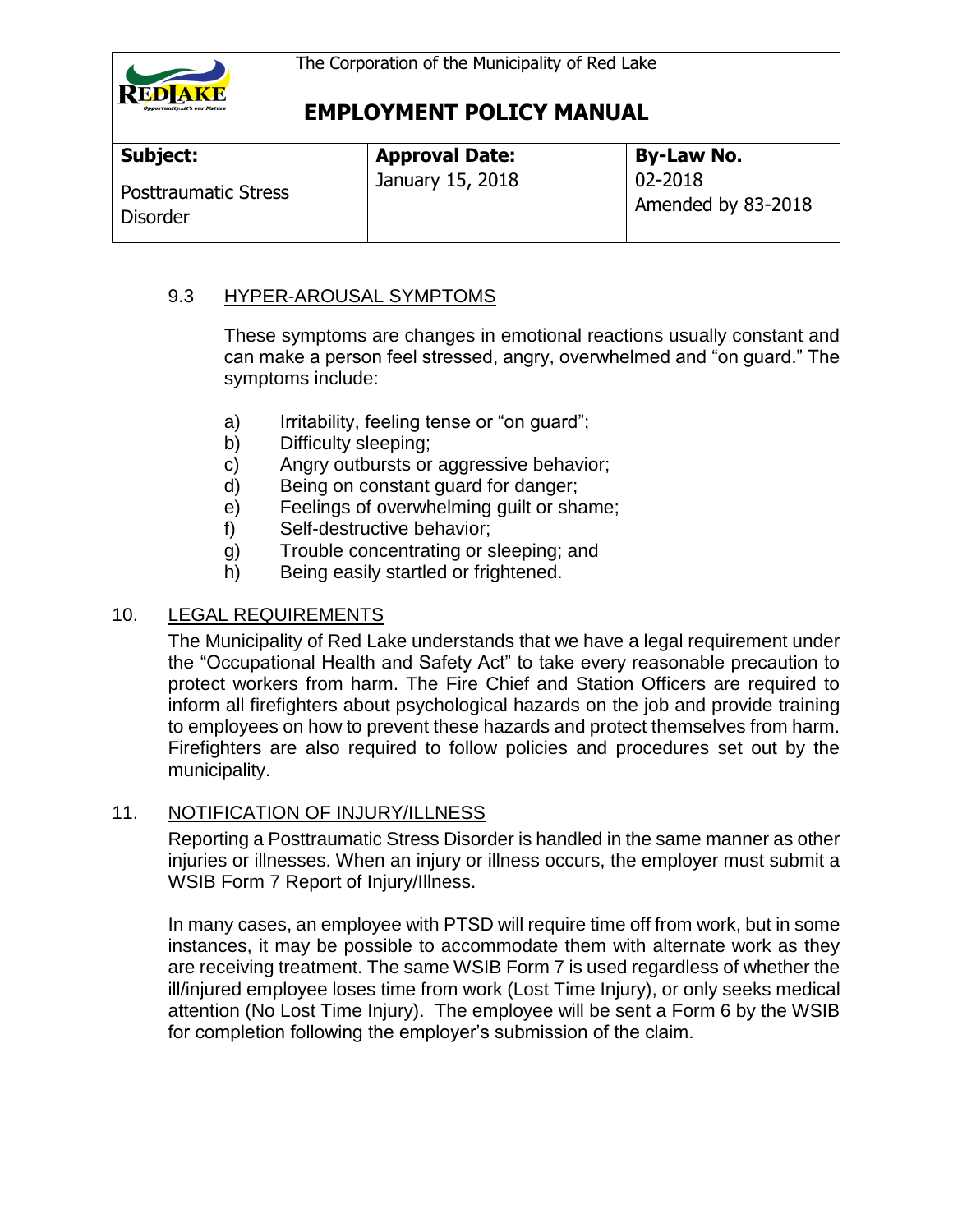

| Subject:                                       | <b>Approval Date:</b> | <b>By-Law No.</b>             |
|------------------------------------------------|-----------------------|-------------------------------|
| <b>Posttraumatic Stress</b><br><b>Disorder</b> | January 15, 2018      | 02-2018<br>Amended by 83-2018 |

### 12. ORGANIZATIONAL PTSD PRACTICES

The Municipality of Red Lake considers mental health and psychological safety of its employees to be an important part of a productive, effective and healthy workplace.

To promote a healthy workplace we will strive to:

- a) Increase awareness about mental health issues and create an open dialogue between firefighters, officers and the municipal leadership.
- b) Increase awareness about mental health issues and create an open dialogue between employees, supervisors and the municipal leadership.
- c) Promote principles of mutual respect, confidentiality and cooperation.
- d) Support the psychological safety of our department members and provide them resources and tools to address emotional distress or trauma experienced.
- e) Focus on the health and well-being of all department members, not personal health status.

### 13. ORGANIZATIONAL ANTI-STIGMA PRACTICES

The Municipality of Red is committed to fostering a workplace where our employees are protected from stigma associated with mental illness. Our organization will ensure that all employees are treated with respect and dignity; this includes those suffering from mental illness.

### 14. RECOGNIZING SIGNS AND SYMPTOMS OF PTSD

Municipality of Red Lake employees will be trained to know how to recognize and respond to signs and symptoms of PTSD in a coworker. If signs and symptoms are found to be present it is expected that the following actions are taken:

- a) Keep the communication lines open, and ask how they or other department members can provide support. If they are not ready to talk, wait for them to open up. If they do start to share, do not interrupt, it is often difficult for people with PTSD to ask for help;
- b) Deal with signs and symptoms directly and as soon as possible. If signs and symptoms are recognized it is best to open the dialogue and provide support; and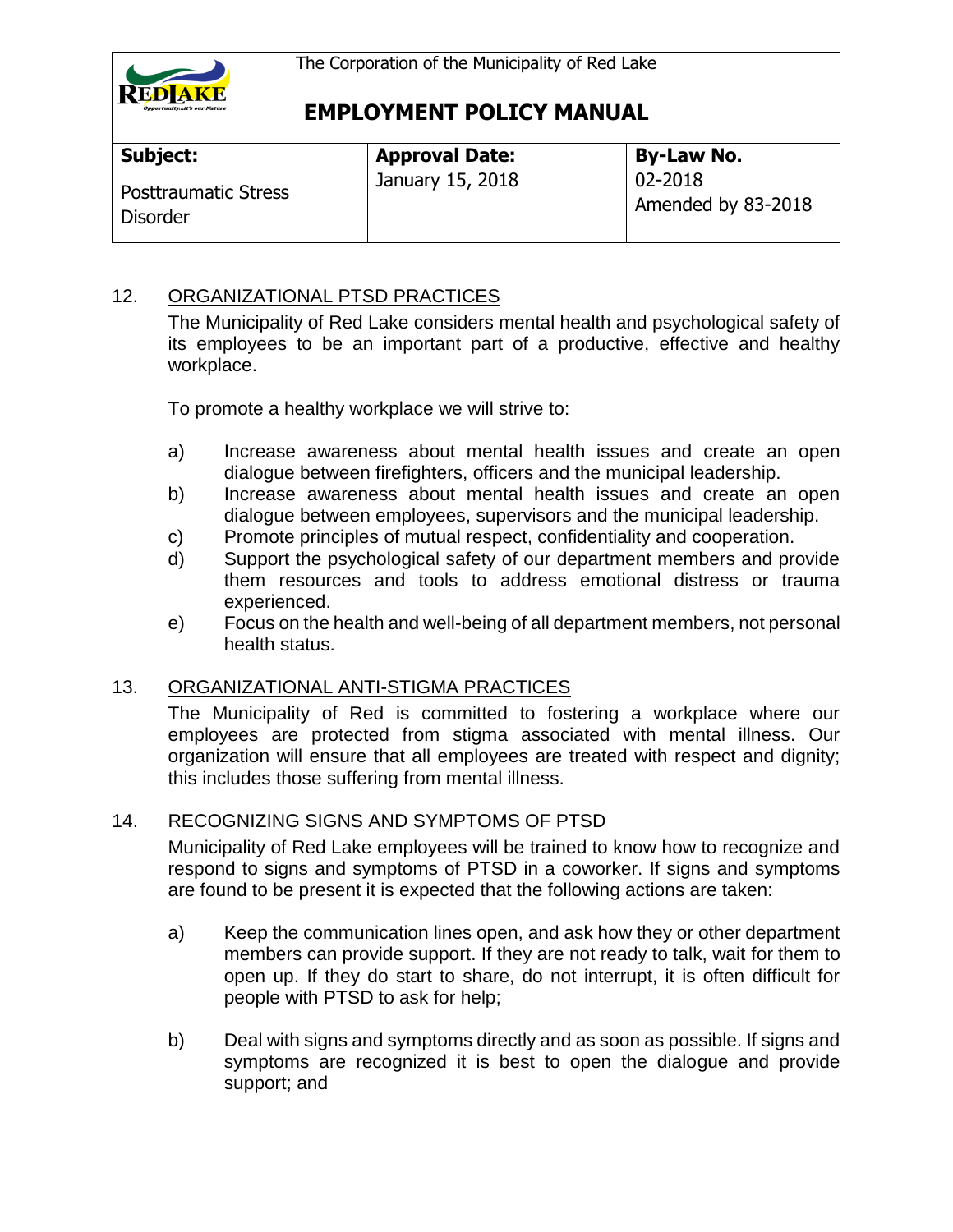

| Subject:                                | <b>Approval Date:</b> | <b>By-Law No.</b>             |
|-----------------------------------------|-----------------------|-------------------------------|
| <b>Posttraumatic Stress</b><br>Disorder | January 15, 2018      | 02-2018<br>Amended by 83-2018 |

c) Encourage talking to someone they trust about what has happened, this could be other department members, family, friends, or peer groups.

#### 15. ROLES AND RESPONSIBILITIES FOR PREVENTION, INTERVENTION, RECOVERY AND RETURN TO WORK

### 15.1 FIRE OFFICERS / DEPARTMENT HEADS

Fire Officers and Department Heads will:

- a) Participate in training to be aware and ready to address the day to day aspects of PTSD prevention and management;
- b) Learn to understand how to support department members suffering from PTSD.
- c) Identify individuals at risk of PTSD;
- d) Be prepared through training, coaching or other means to engage department members in discussions about psychological health and safety;
- e) Encourage active discussion with about mental health and psychological safety;
- f) Implement processes to report concerns and provide support to those in need;
- g) Help identify control methods that support PTSD prevention such as workplace rotations for highly exposed individuals;
- h) Reduce stigma by participating and encouraging positive conversations;
- i) Understand how to accommodate a person suffering from PTSD;
- j) Actively participate in a coordinated Return to Work process and plan;
- k) Provide information about the options available to address PTSD. Help ptsd victims access support and resources, if they request or need assistance; and
- l) Explain that what they are experiencing is a normal reaction. Provide information about signs and symptoms and when they should speak to a professional or seek additional help.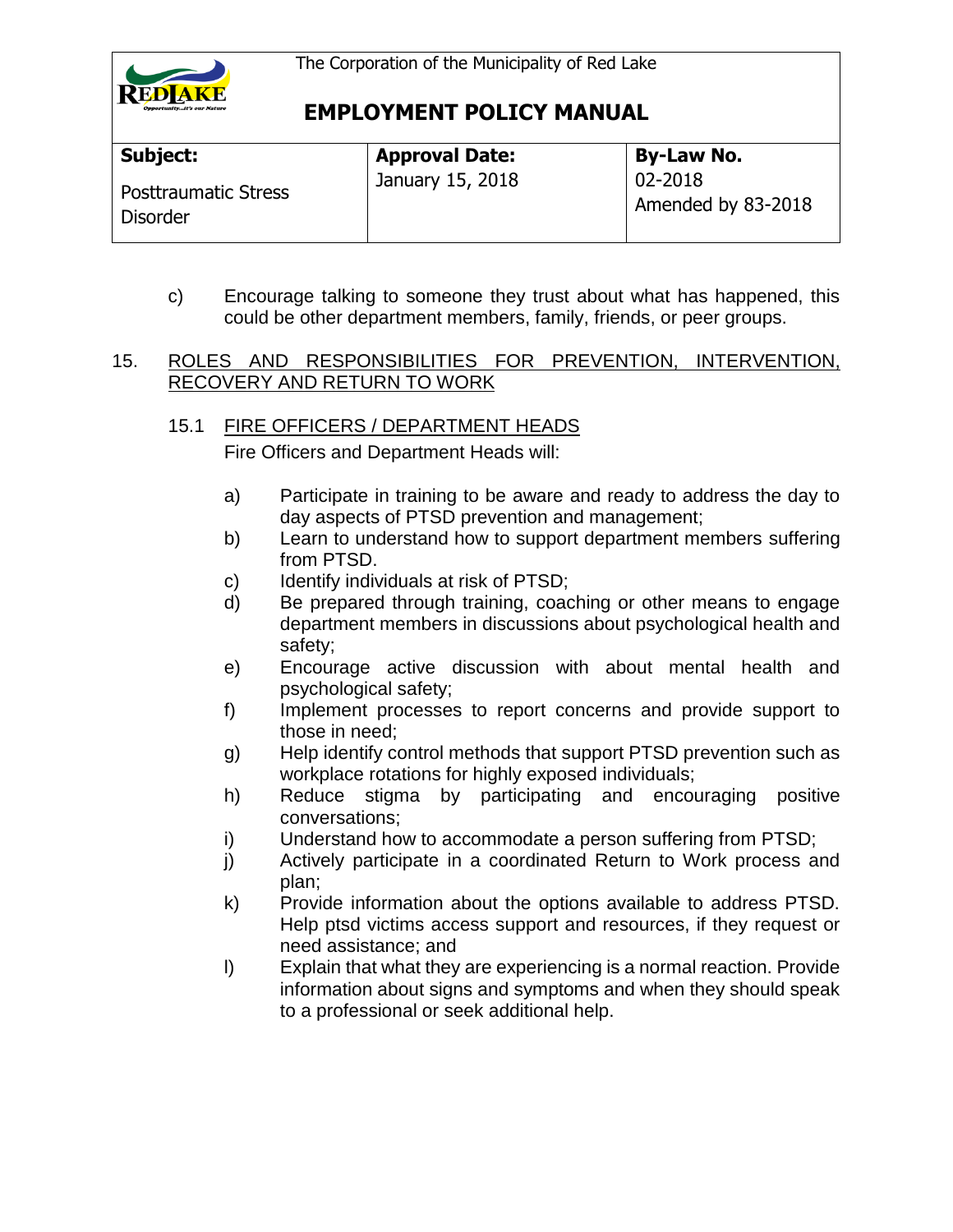

| Subject:                                       | <b>Approval Date:</b> | <b>By-Law No.</b>             |
|------------------------------------------------|-----------------------|-------------------------------|
| <b>Posttraumatic Stress</b><br><b>Disorder</b> | January 15, 2018      | 02-2018<br>Amended by 83-2018 |

### 15.2 FIREFIGHTERS / EMPLOYEES

Firefighter's and Employees will:

- a) Participate in training and education about PTSD;
- b) Report concerns and incidents so that they can be investigated and addressed;
- c) Listen to coworkers and encourage engagement; and
- d) Reduce stigma by participating and encouraging positive conversations.

### 15.3 FIRECHIEF / SENIOR MANAGEMENT

The Firechief and Senior Management will:

- a) Participate in training and education about PTSD;
- b) Learn to understand how to support department members suffering from PTSD;
- c) Identify individuals at risk of PTSD;
- d) Understand how to accommodate a person suffering from PTSD;
- e) Actively participate in a coordinated Return to Work process and plan;
- f) Provide information about the options available to address PTSD. Help ptsd victims access support and resources, if they request or need assistance; and
- g) Ensure the Municipality has partnerships and services in place to support Firefighters suffering from the symptoms of PTSD.

### 16. PTSD AWARENESS AND ANTI-STIGMA TRAINING

The Municipality of Red Lake will offer an Awareness Training Program so that all firefighters and employees are familiar with the signs and symptoms of PTSD.

### 17. POST EXPOSURE EDUCATION AND AWARENESS

Education and awareness will be offered to those who have experienced a traumatic event. This education will focus on providing information about signs and symptoms, how to access care if needed and provision of contact information if they require assistance and/or resources.